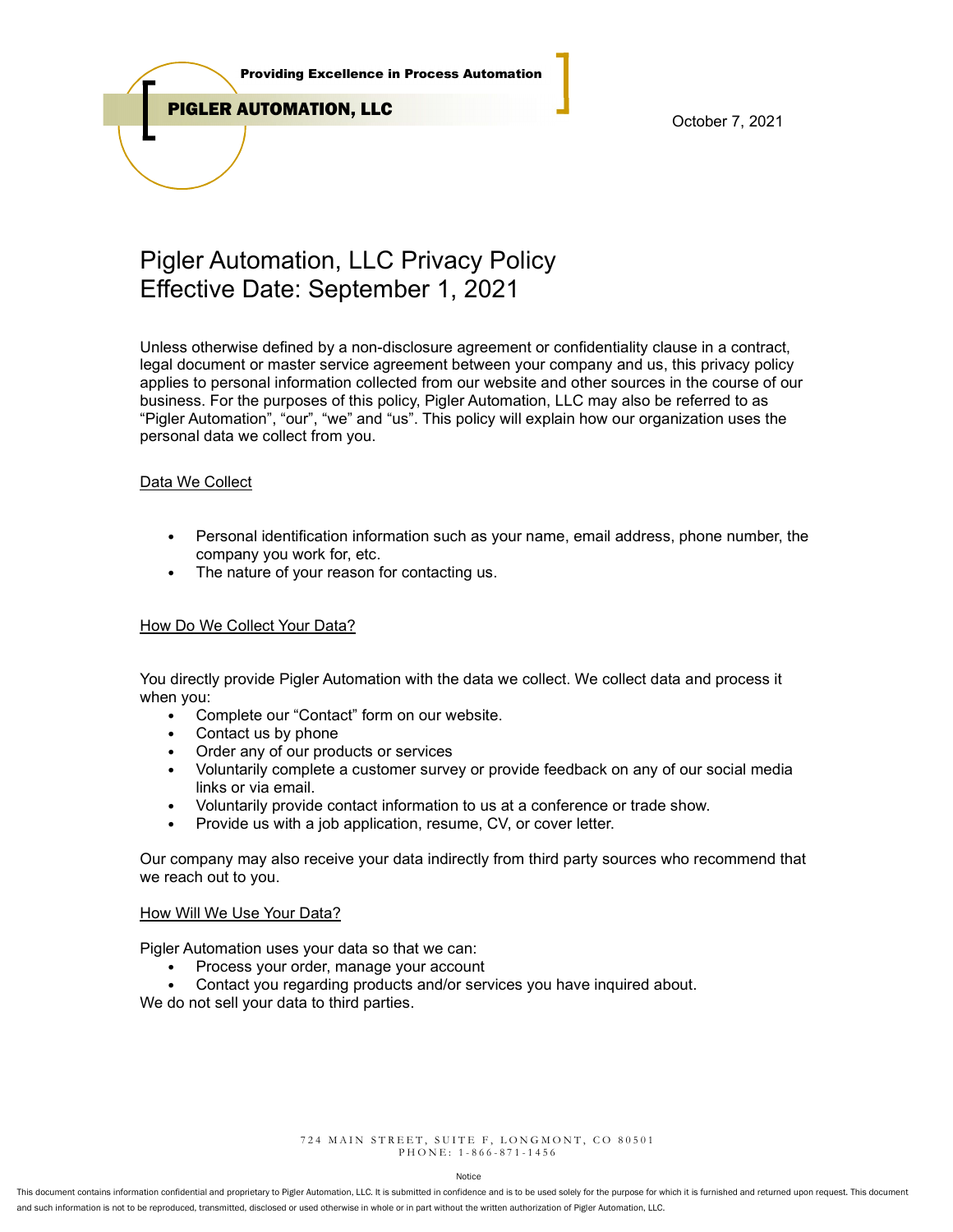#### How Do We Store Your Data?

Our company securely stores your data at 724 Main Street, Longmont CO or in a commercial cloud application, i.e., SalesForce. We limit the users that can access our data storage devices, use two factor authentication, passwords, and firewalls. Our website uses Secure Sockets Layer technology to protect communications over the internet or internal networks.

Pigler Automation will keep your personal information as long as needed to provide products and services, including warranty services, to you.

#### Marketing

Pigler Automation will provide information about our products and services if you have requested such information by contacting us directly. We may also provide information if a third party has requested, we contact you. You may opt out of receiving information about our products and services by contacting our office and requesting that we no longer contact you.

#### What Are Your Data Protection Rights?

Our company would like to make sure you are fully aware of all your data protection rights.

The right to access – You have the right to request Pigler Automation for copies of your personal data we have collected. Pigler Automation may provide you copies of the personal data we have collected. Additionally, we may charge you a small fee for this service.

**The right to rectification** – You have the right to request that Pigler Automation correct any information you believe is inaccurate. You also have the right to request Pigler Automation to complete information you believe is incomplete. Pigler Automation may provide any rectification it believes is needed or appropriate under the circumstances.

The right to erasure – You have the right to request that our company erase your personal data, under certain conditions. Unless otherwise required by law, Pigler Automation will consider any reasonable request to erase any personal data.

The right to restrict processing – You have the right to request that our company restrict the processing of your personal data, under certain conditions. Unless otherwise required by law, Pigler Automation will consider any reasonable request to restrict processing of any personal data.

The right to object to processing – You have the right to object to our company's processing of your person data, under certain conditions. Unless otherwise required by law, Pigler Automation will consider any reasonable objection to processing any personal data.

The right to data portability – You have the right to request that Pigler Automation transfer the data that we have collected to another organization, or directly to you, under certain conditions.

If you would like to exercise any of these rights, please contact us at • Our email: PAService@PiglerAutomation.com

> 724 MAIN STREET, SUITE F, LONGMONT, CO 80501 P H O N E : 1 - 8 6 6 - 8 7 1 - 1 4 5 6

> > Notice

This document contains information confidential and proprietary to Pigler Automation, LLC. It is submitted in confidence and is to be used solely for the purpose for which it is furnished and returned upon request. This document and such information is not to be reproduced, transmitted, disclosed or used otherwise in whole or in part without the written authorization of Pigler Automation, LLC.